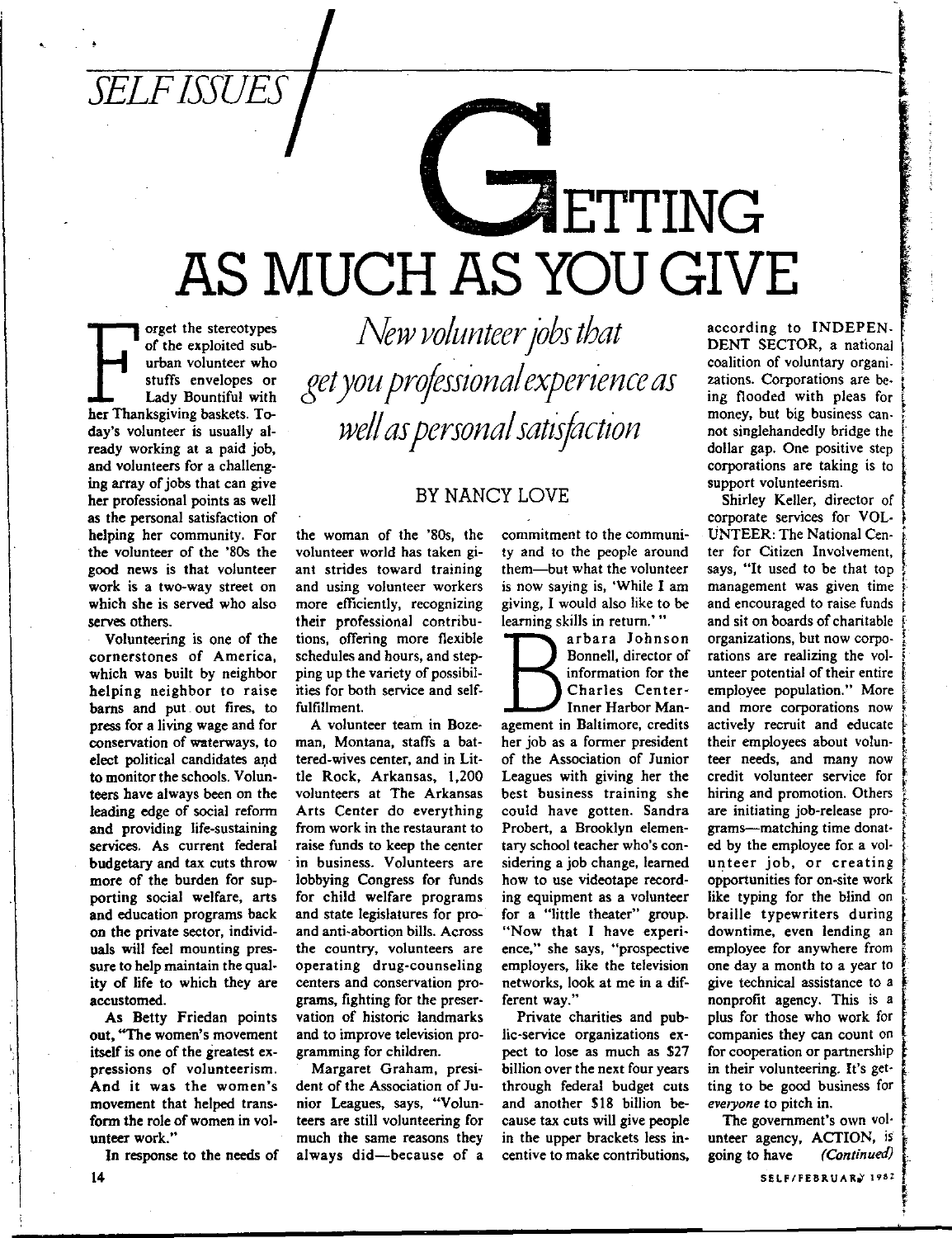## *SELF ISSUES*

#### GETTING AS MUCH AS YOU GIVE *CONTINUED*

to function on a reduced budget, along with everyone else, but its director. Tom Pauken, announced that he is expanding ACTION's programs anyhow because of the great need. Pauken says that as the private sector moves back toward assum~ ing responsibility for our fellow man, each individual must have a renewed sense of that responsibility.

#### **THE RIGHT MATCH: WHICH VOLUNTEER JOB FOR YOU? What are my motives for volunteering?**

• To improve or learn new job skills: Evaluate a volunteer job the way you would a paid one. Does it fit in with your career goals? Will you make contacts that will be helpful? Will you be given enough responsibility or

• To help other people, perform your **What are my capabilities? giving?** 

1.

2012年12月12日 1月1日 1月1日 1月

the some wavelength as you. Is the project worthwhile? Does the paid staff really care? Are you comfortable with the policy? Will you be given the opportunity to see results?

• To meet people: What are your specific needs? Are you new in a community or stuck in a solitary job? Do you want to be exposed to people who ore like or different from you? Do you wont access to an insider group? To become part of a team? Do you want to meet eligible men?

• Just for fun: Ask yourself what you like that you don't seem to get the time or chance to do-outdoor activities? creative expression? What's missing in your life-children? music? What are your fantasies--getting into show biz? Becoming dn activist for a cause?



The volunteer world of the 80s has taken giant strides in providing an array of challenging jobs that give volunteers professional points

• Consider the untapped resources you could harness-horticultural know-how, a way with animals, specking ability, financial smarts.

## training to grow? **How much time should I plan on**

civic duty or effect change: Look for an • Inventory the expertise you've Authorities agree that it isn't the amount organization and dedicated people on acquired in all your jobs. The solution of time that counts so much as the solution of time that counts so much as the sequence of the team of the sequence of the sequence it. The day of the 9-to-5 volunteer is post, and agencies are trying to come up with flexible schedules and to stay open<br>evenings to accommodate working daytimes and whether you want to give structured time or to be on coll.

#### **What should** I find **out about the job in advance?**

Social-service professionals and agencies are often not prepared to cope with unpaid workers, whather they ore. board members or service volunteers, according to Florence S. Schwartz, Ed.D., associate professor at Hunter College School of Social Work. Dr. Schwartz soys, "Volunteers have to realize that in order for their work to be successful, there hos to be a commitment on the port of the agency that is hiring them." Here is her advice on points that may be important to explore in your interviews (check out several agencies if you're not sure): • Do they keep records of the work you do and the skills *(Continued)*